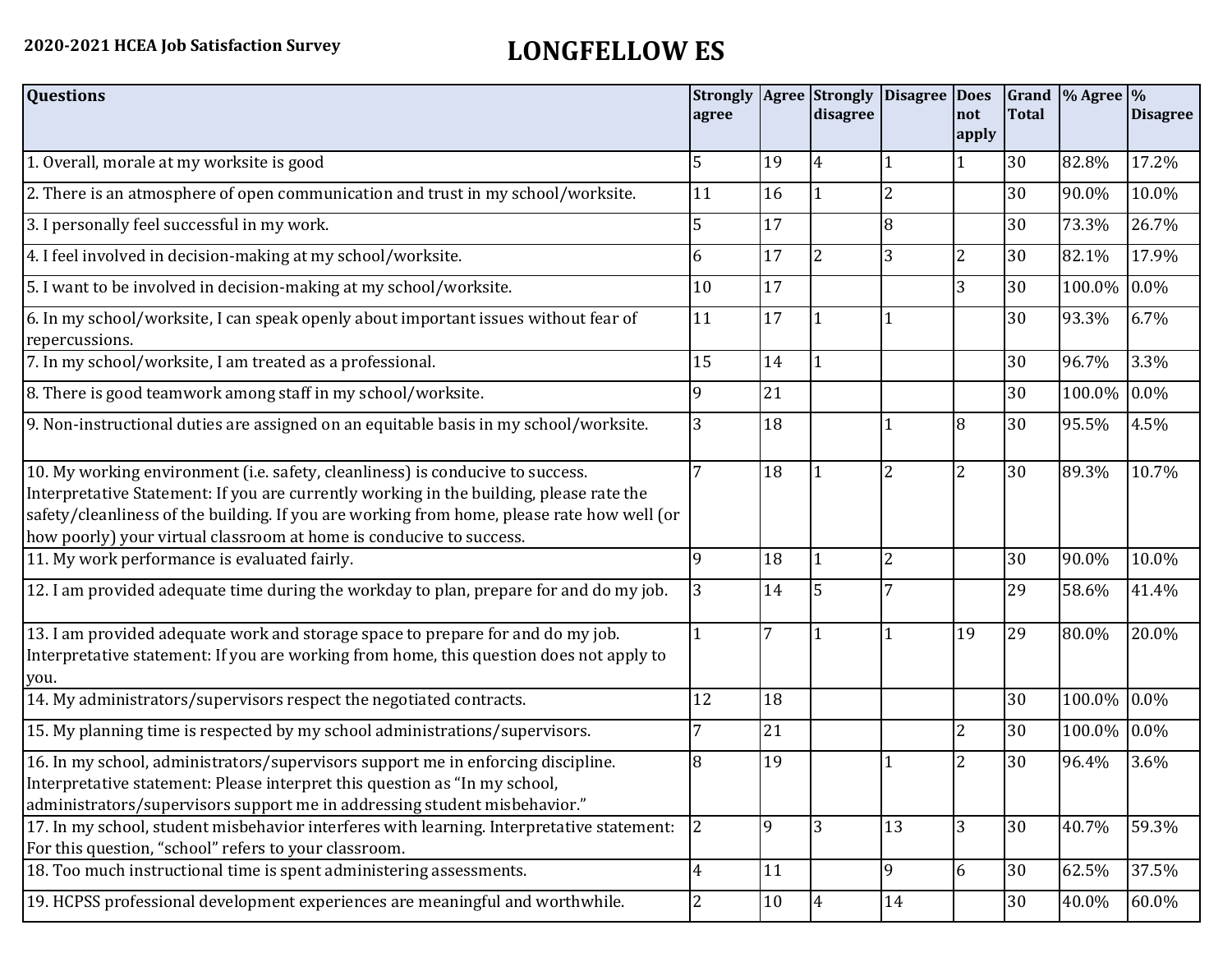## **2020-2021 HCEA Job Satisfaction Survey LONGFELLOW ES**

| 20. Increased workload has contributed to a decline in my morale.                                                                                          | 11             | 13 |                | 6              |                | 30 | 80.0%  | 20.0% |
|------------------------------------------------------------------------------------------------------------------------------------------------------------|----------------|----|----------------|----------------|----------------|----|--------|-------|
| 21. I am paid fairly.                                                                                                                                      |                | 14 | 6              | 9              | 1              | 30 | 48.3%  | 51.7% |
| 22. I have confidence in the leadership exhibited by the HCPSS Superintendent.                                                                             |                | 13 | 3              | 11             |                | 28 | 50.0%  | 50.0% |
| 23. I have confidence in the leadership exhibited by the Howard County Board of<br>Education.                                                              |                | 12 | 6              | 10             |                | 28 | 42.9%  | 57.1% |
| 24. I have confidence in the leadership exhibited by the Howard County Education<br>Association (HCEA).                                                    | 8              | 16 | 3              | $\overline{2}$ |                | 29 | 82.8%  | 17.2% |
| 25. I feel that HCPSS offers me the possibility of advancing professionally in the field of<br>education.                                                  | 2              | 19 | 3              | 4              | 2              | 30 | 75.0%  | 25.0% |
| 26. In my position, I receive appropriate and adequate support and training.                                                                               |                | 20 |                | $\overline{4}$ |                | 30 | 83.3%  | 16.7% |
| 27. During this current school year, I have experienced harassing behavior from<br>colleagues.                                                             |                |    | 17             | 12             |                | 30 | 3.3%   | 96.7% |
| 28. During this current school year, I have experienced harassing behavior from<br>administrators/supervisors.                                             |                |    | 23             | 6              |                | 30 | 3.3%   | 96.7% |
| 29. During this current school year, I have experienced harassing behavior from parents.                                                                   | $\overline{2}$ | 3  | 11             | 13             | 1              | 30 | 17.2%  | 82.8% |
| 30. At my school I spend most of my PIP time on non-instructional activities.                                                                              |                | 5  | $\overline{2}$ | 14             | 8              | 30 | 27.3%  | 72.7% |
| 31. At my school our administrator includes time during PIP for teacher-initiated<br>collaboration.                                                        | 6              | 19 |                |                | $\overline{4}$ | 29 | 100.0% | 0.0%  |
| 32. In my school, I spend too much time in meetings.                                                                                                       | 3              | 8  | $\overline{2}$ | 16             | $\mathbf{1}$   | 30 | 37.9%  | 62.1% |
| 33. In my school, there is adequate support for special education students.                                                                                | 3              | 9  | $\overline{2}$ | 11             | 5              | 30 | 48.0%  | 52.0% |
| 34. My administrator/supervisor provides people working from home with flexibility in<br>their workday.                                                    | 10             | 17 |                |                |                | 28 | 96.4%  | 3.6%  |
| 35. My administrator/supervisor has reasonable expectations of workload for staff while<br>in virtual learning.                                            | 12             | 16 |                |                | $\mathbf{1}$   | 30 | 96.6%  | 3.4%  |
| 36. Students have adequate technology and tools (hardware/software/connectivity) to<br>participate in virtual learning.                                    | 6              | 15 |                | 8              |                | 30 | 70.0%  | 30.0% |
| 37. Staff have adequate technology hardware (e.g. computers, document cameras, other<br>technology hardware) to meet the requirements of virtual learning. |                | 19 | 2              | 6              |                | 30 | 72.4%  | 27.6% |
| 38. HCPSS has provided the software I need to do my job and collaborate with colleagues. 4                                                                 |                | 21 |                | 3              | $\overline{1}$ | 30 | 86.2%  | 13.8% |
| 39. The software and online services provided by HCPSS to do my job are difficult and/or<br>time-consuming to use.                                         | 3              | 12 | $\overline{4}$ | 11             |                | 30 | 50.0%  | 50.0% |
| 40. In my class, I feel that students are engaged in virtual learning                                                                                      | 3              | 15 |                | 11             |                | 30 | 62.1%  | 37.9% |